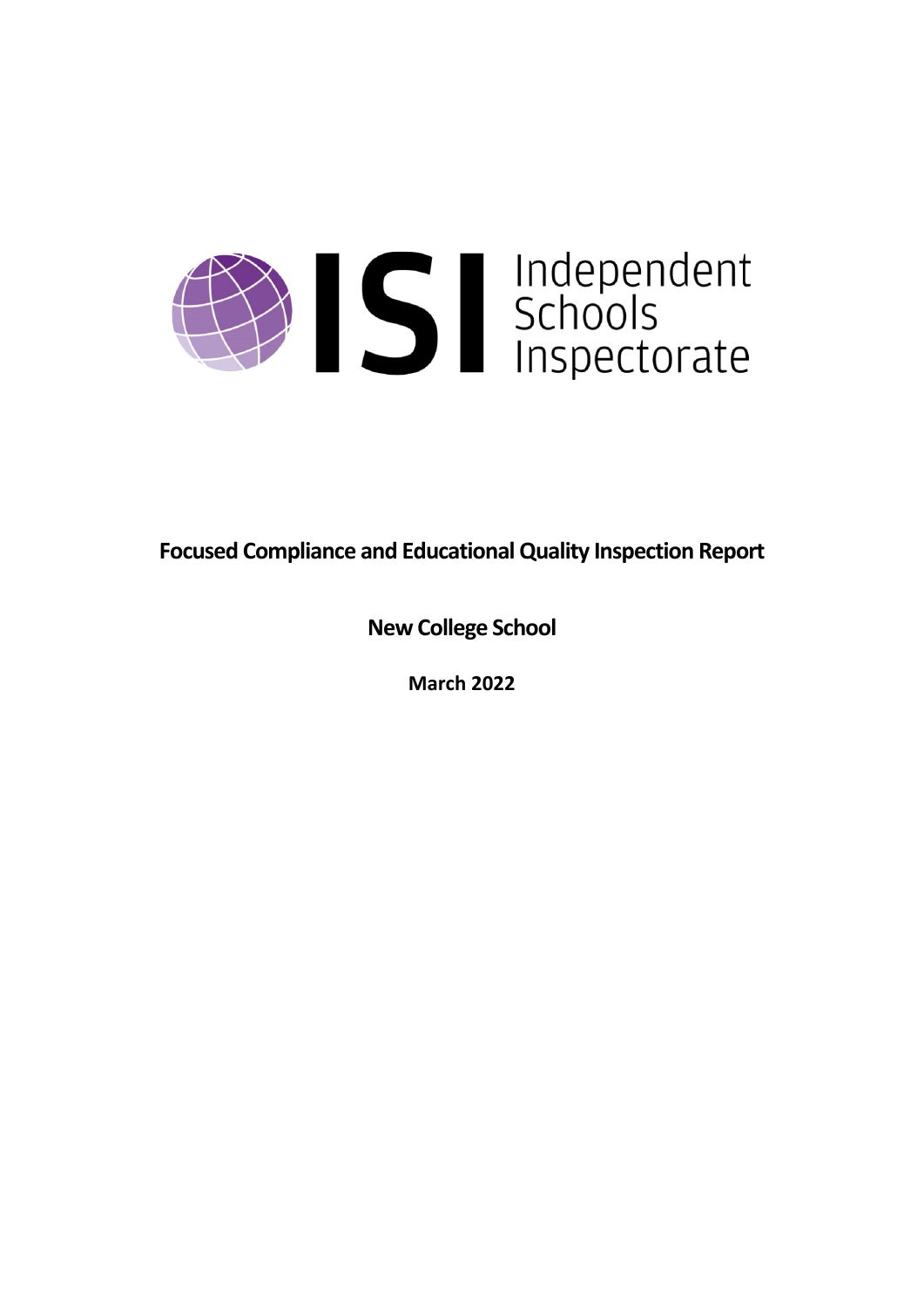# **Contents**

|    | <b>School's Details</b>                                              | 3  |
|----|----------------------------------------------------------------------|----|
| 1. | <b>Background Information</b>                                        | 4  |
|    | <b>About the school</b>                                              | 4  |
|    | What the school seeks to do                                          | 4  |
|    | About the pupils                                                     | 4  |
| 2. | <b>Regulatory Compliance Inspection</b>                              | 5  |
|    | Preface                                                              | 5  |
|    | <b>Key findings</b>                                                  | 6  |
|    | PART 1 - Quality of education provided                               | 6  |
|    | PART 2 - Spiritual, moral, social and cultural development of pupils | 6  |
|    | PART 3 - Welfare, health and safety of pupils                        | 6  |
|    | PART 4 – Suitability of staff, supply staff, and proprietors         | 6  |
|    | PART 5 - Premises of and accommodation at schools                    | 6  |
|    | <b>PART 6 - Provision of information</b>                             | 7  |
|    | PART 7 - Manner in which complaints are handled                      | 7  |
|    | PART 8 - Quality of leadership in and management of schools          | 7  |
| 3. | <b>Educational Quality Inspection</b>                                | 8  |
|    | Preface                                                              | 8  |
|    | <b>Key findings</b>                                                  | 8  |
|    | <b>Recommendation</b>                                                | 8  |
|    | The quality of the pupils' academic and other achievements           | 8  |
|    | The quality of the pupils' personal development                      | 11 |
| 4. | <b>Inspection Evidence</b>                                           | 14 |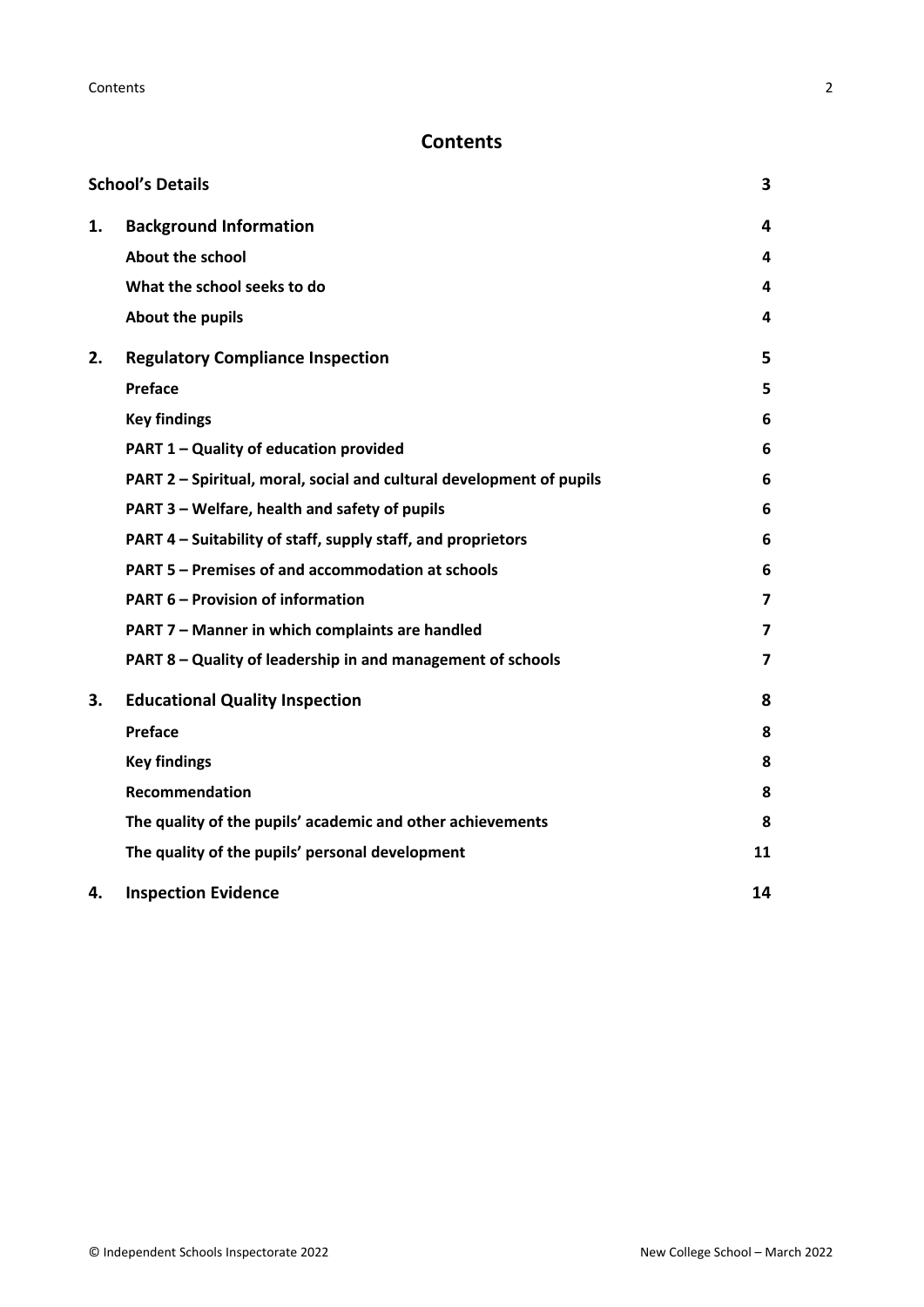| <b>School</b>                    | New College School                              |
|----------------------------------|-------------------------------------------------|
| <b>DfE</b> number                | 931/6065                                        |
| <b>Registered charity number</b> | 900202                                          |
| <b>Address</b>                   | New College School                              |
|                                  | Savile Road                                     |
|                                  | Oxford                                          |
|                                  | Oxfordshire                                     |
|                                  | OX13UA                                          |
| <b>Telephone number</b>          | 01865 285560                                    |
| <b>Email address</b>             | office@newcollegeschool.org                     |
| <b>Headmaster</b>                | Dr Matthew Jenkinson                            |
| <b>Chair of governors</b>        | Mr Miles Young                                  |
| Age range                        | 4 to 13                                         |
| Number of pupils on roll         | 154                                             |
|                                  | 47<br>Preparatory<br>107<br>Pre-<br>preparatory |
| <b>Inspection dates</b>          | 22 to 25 March 2022                             |

# <span id="page-2-0"></span>**School's Details**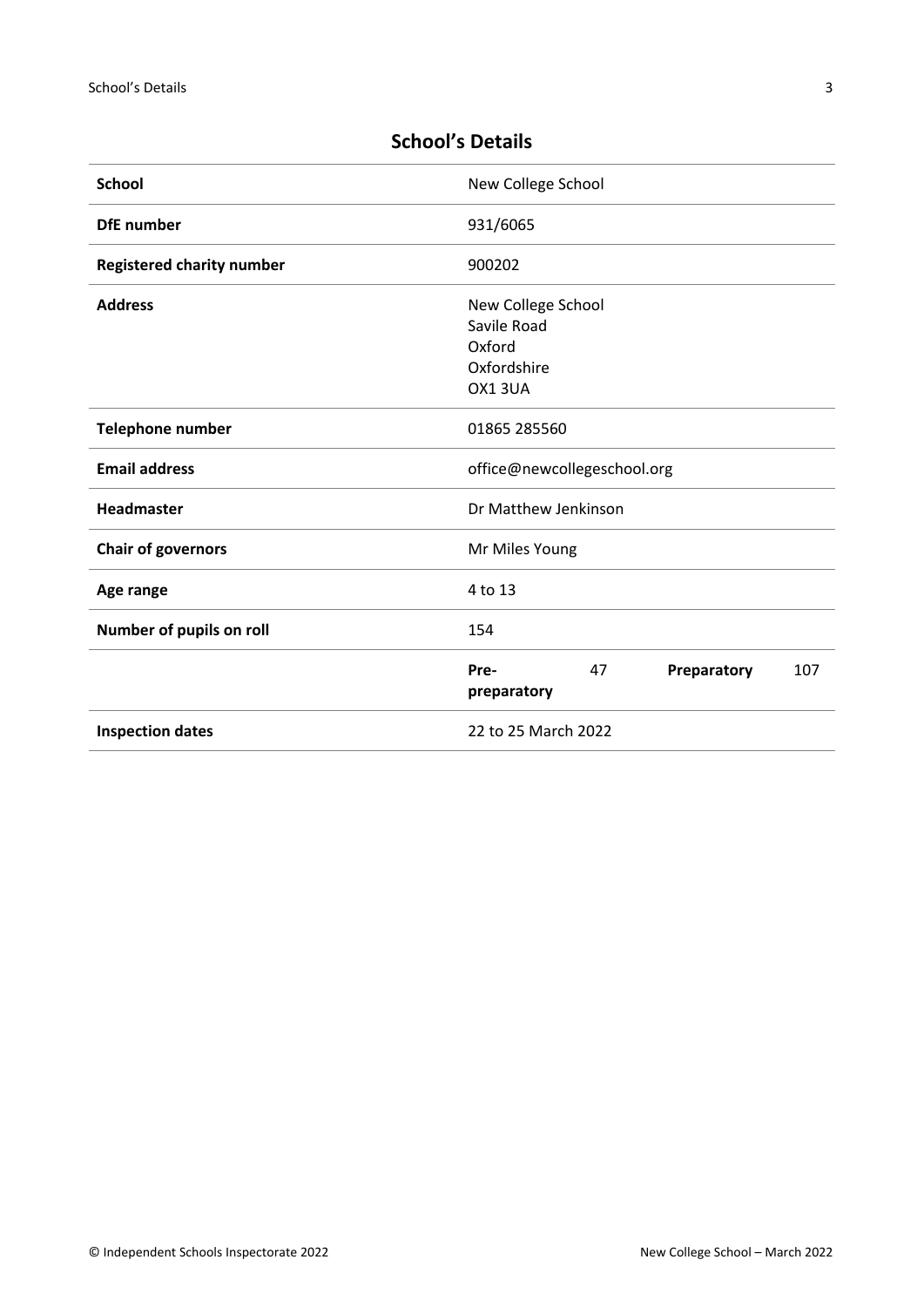## <span id="page-3-0"></span>**1. Background Information**

### <span id="page-3-1"></span>**About the school**

- 1.1 New College School is an independent day school for male pupils. It was founded in 1379, originally to provide for the education of the choristers of New College, Oxford and has extended its numbers over the centuries. The school moved to its present site in 1903. The school is owned by New College, which delegates responsibility for the oversight and administration of the school to a governing committee. This consists of fellows and external members of the college and is chaired by its warden.
- 1.2 The school consists of a pre-prep department, which includes the Early Years Foundation Stage (EYFS), for pupils from age four to seven, and a prep department for pupils aged seven to thirteen. It continues to educate the choristers for the college. The present head was appointed in September 2019.
- 1.3 Since the previous inspection, the school has begun to educate pupils within the Pre-Senior Baccalaureate (PSB) framework.
- 1.4 The inspection took into account the circumstances faced by schools during the COVID-19 pandemic and the restrictions imposed by government guidance at various points of the pandemic.

### <span id="page-3-2"></span>**What the school seeks to do**

1.5 The school seeks to uphold the founding principles of promoting 'godliness and the studies of good learning'; to continue the tradition of musical excellence; and promote spiritual and moral awareness together with the values of courtesy, mutual respect and tolerance. It seeks to foster intellectual curiosity and a life-long enjoyment of learning, and to extend pupils' understanding and commitment to the wider local, national and international community.

#### <span id="page-3-3"></span>**About the pupils**

1.6 Pupils come from a range of professional backgrounds, mostly living within a 10-mile radius of the school. The school has identified 27 pupils as having special educational needs and/or disabilities (SEND) which include dyslexia and dyspraxia, 23 of whom receive additional specialist help. No pupil in the school has an education, health and care (EHC) plan. English is an additional language (EAL) for one pupil, who receives additional support. Data used by the school have identified 47 pupils as the most able in the school's population, and the curriculum is modified for them due to their academic ability and/or special talents in art, music, drama, sport or leadership.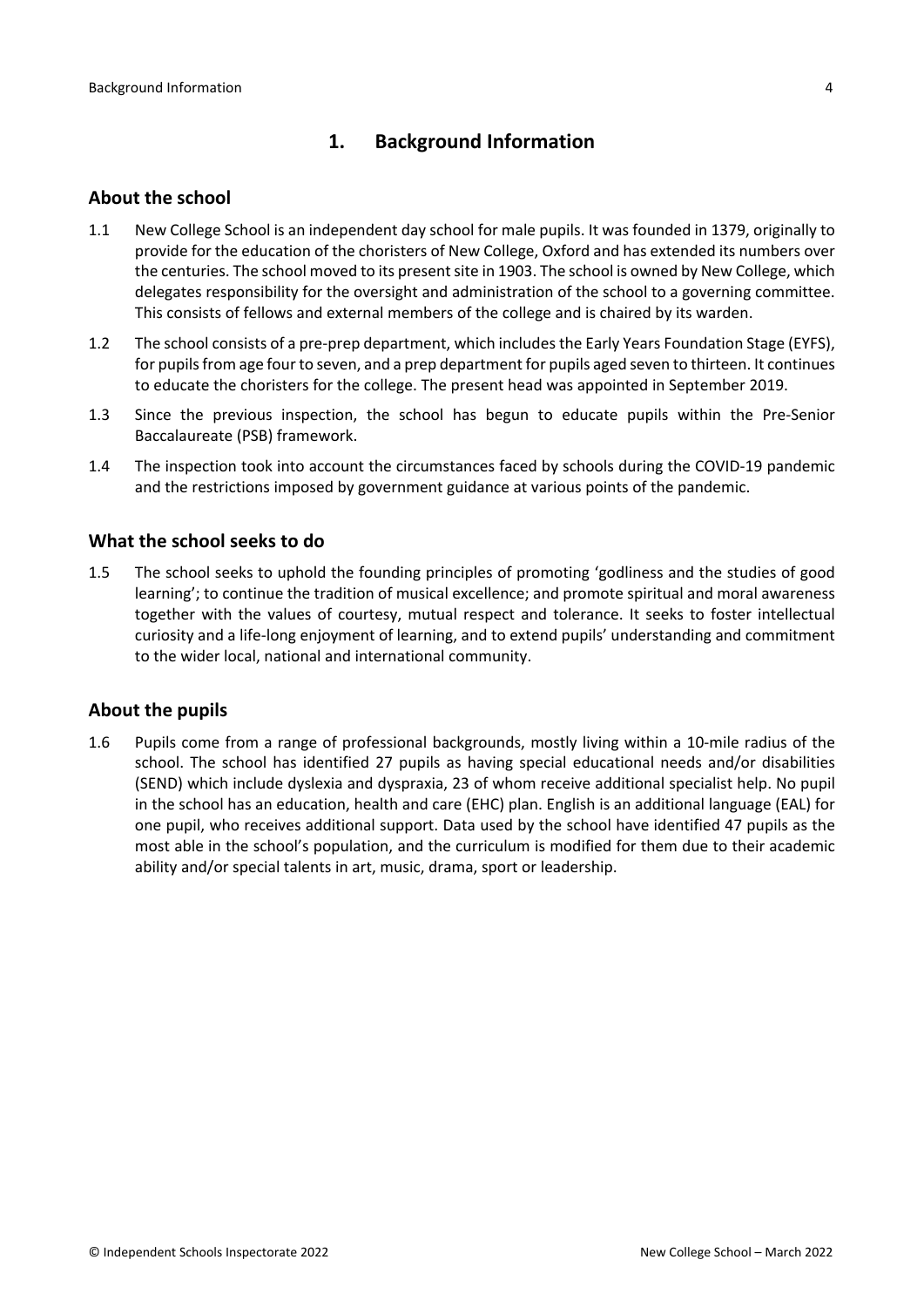## <span id="page-4-0"></span>**2. Regulatory Compliance Inspection**

## <span id="page-4-1"></span>**Preface**

The Independent Schools Inspectorate (ISI) is approved by the Secretary of State to inspect schools which are, or whose heads are, in membership of the associations which form the Independent Schools Council (ISC) and report on the extent to which they meet the Independent School Standards ('the standards') in the Schedule to the Education (Independent School Standards) Regulations 2014. Inspections of schools with early years settings not requiring registration also report whether the school complies with key provisions of the Early Years Foundation Stage (EYFS) statutory framework, and for registered settings the full range of the Early Years Foundation Stage provisions is considered. Additionally, inspections report on the school's accessibility plan under Schedule 10 of the Equality Act 2010 and the ban on corporal punishment under section 548 of the Education Act 1996. Inspections also comment on the progress made to meet any compliance action points set out in the school's most recent statutory inspection.

ISI inspections are also carried out under the arrangements of the ISC Associations for the maintenance and improvement of the quality of their membership.

**This is a FOCUSED COMPLIANCE INSPECTION which was combined with an inspection of EDUCATIONAL QUALITY. The FOCUSED COMPLIANCE inspection reports only on the school's compliance with the standards.** The standards represent minimum requirements and judgements are given either as **met** or as **not met**. All schools are required to meet all the standards applicable to them. Where the minimum requirements are not met, this is clearly indicated in the relevant section of the report and the school is required to take the actions specified. In this focused compliance inspection, key standards have been inspected in detail. These are the standards on safeguarding; measures to guard against bullying; arrangements for pupils' health and safety; arrangements to check the suitability of staff; the provision of information; the handling of parents' complaints; and other related aspects of leadership and management. The remaining standards and requirements are deemed to continue to be met unless evidence to the contrary has been found.

Inspections do not include matters that are outside of the regulatory framework described above, such as: an exhaustive health and safety audit; compliance with data protection requirements; an in-depth examination of the structural condition of the school, its services or other physical features; contractual arrangements with parents; an investigation of the financial viability of the school or its accounting procedures.

Inspectors may be aware of individual safeguarding concerns, allegations and complaints as part of the inspection process. Such matters will not usually be referred to specifically in published reports in this document but will have been considered by the team in reaching its judgements.

Links to the standards and requirements can be found here: The Education [\(Independent](http://www.legislation.gov.uk/uksi/2014/3283/contents/made) School Standards) [Regulations](http://www.legislation.gov.uk/uksi/2014/3283/contents/made) 2014, Early Years Foundation Stage Statutory [Framework.](https://www.gov.uk/government/publications/early-years-foundation-stage-framework--2)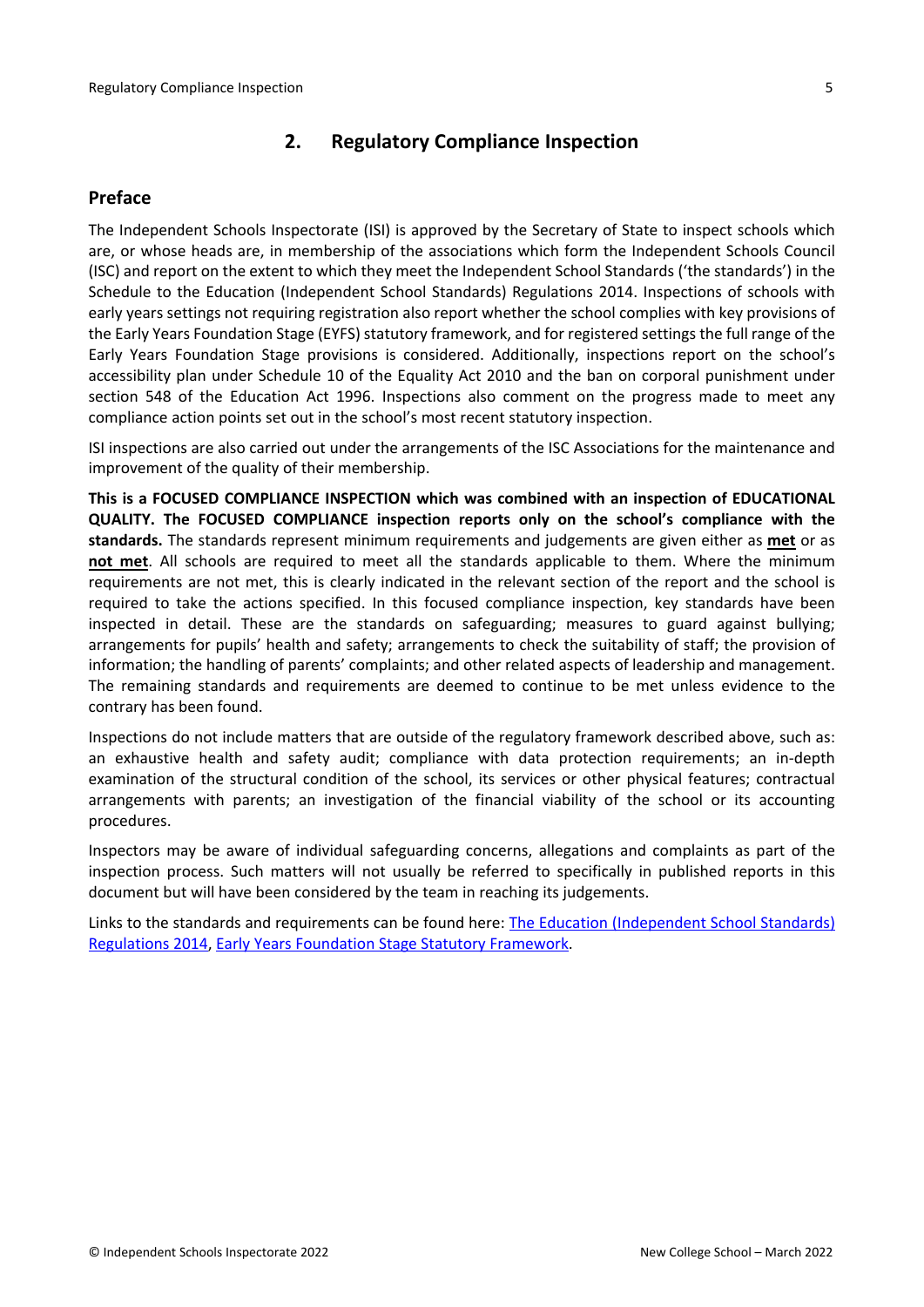## <span id="page-5-0"></span>**Key findings**

**2.1 The school meets the standards in the schedule to the Education (Independent School Standards) Regulations 2014, and relevant requirements of the statutory framework for the Early Years Foundation Stage, and associated requirements, and no further action is required as a result of this inspection.**

## <span id="page-5-1"></span>**PART 1 – Quality of education provided**

- 2.2 The school's own framework for assessment confirms that teaching enables pupils to make good progress in the context of Part 1 paragraph 3(a).
- 2.3 The curriculum is documented, supported by appropriate plans and schemes of work for the pupils and covers the required breadth of material. The teaching enables pupils to make good progress, encompasses effective behaviour management and is supported by suitable resources. A suitable framework for the assessment of pupils' performance is in place.
- 2.4 Pupils receive relationships education up to Year 6 and relationships and sex education in Years 7 and 8, except in so far as they are lawfully excused. The school has consulted parents and published a written statement of its policy which has regard to the relevant statutory guidance.
- **2.5 The standards relating to the quality of education [paragraphs 1–4] are met.**

## <span id="page-5-2"></span>**PART 2 – Spiritual, moral, social and cultural development of pupils**

- 2.6 Principles and values are actively promoted which facilitate the personal development of pupils as responsible, tolerant, law-abiding citizens.
- **2.7 The standard relating to spiritual, moral, social and cultural development [paragraph 5] is met.**

## <span id="page-5-3"></span>**PART 3 – Welfare, health and safety of pupils**

- 2.8 Arrangements are made to safeguard and promote the welfare of pupils by means that pay due regard to current statutory guidance; good behaviour is promoted; bullying is prevented so far as reasonably practicable; health and safety requirements are met, including those relating to fire safety; provision is made for first aid. Pupils are properly supervised; admission and attendance registers are maintained, as required, and there is a strategic approach to risk assessment. A disability access plan is in place.
- **2.9 The standardsrelating to welfare, health and safety [paragraphs 6–16], the requirement of Schedule 10 of the Equality Act 2010, and the ban on corporal punishment undersection 548 of the Education Act 1996 are met.**

## <span id="page-5-4"></span>**PART 4 – Suitability of staff, supply staff, and proprietors**

- 2.10 The school makes appropriate checks to ensure the suitability of staff, supply staff and proprietors, and a register is kept as required.
- **2.11 The standards relating to the suitability of those in contact with pupils at the school [paragraphs 17–21] are met.**

## <span id="page-5-5"></span>**PART 5 – Premises of and accommodation at schools**

2.12 Suitable toilet and changing facilities, and showering facilities where required by the standard, and appropriate accommodation for pupils' medical and therapy needs are provided. The premises are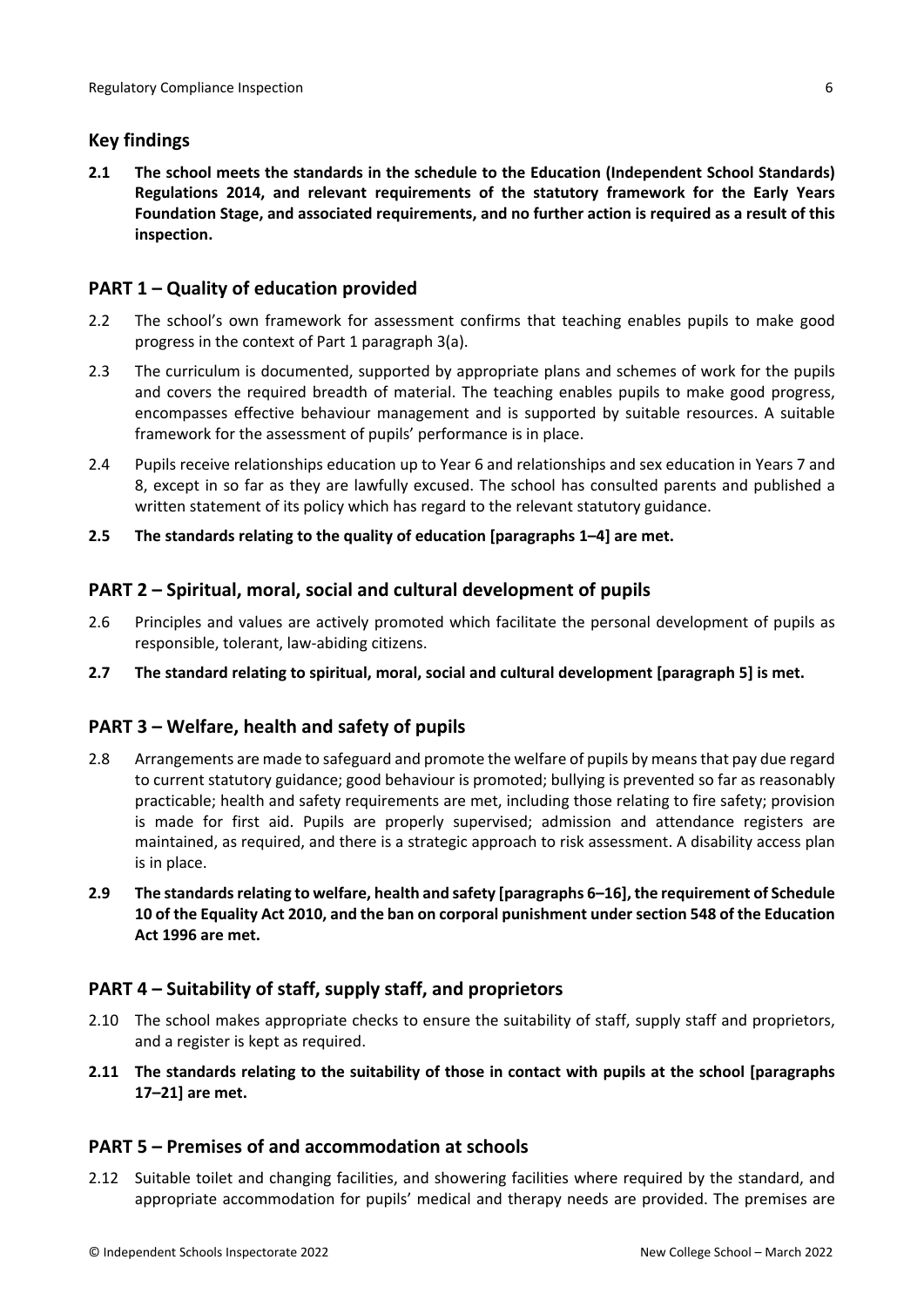maintained to a standard commensurate with health and safety; acoustics and lighting are appropriate; water provision is adequate. Suitable outdoor space is provided for physical education and outdoor play.

#### **2.13 The standards relating to the premises and accommodation [paragraphs 22–31] are met.**

### <span id="page-6-0"></span>**PART 6 – Provision of information**

2.14 A range of information is published, provided or made available to parents, inspectors and the Department for Education. This includes details about the proprietor, the ethos of the school and the curriculum, and of the school's arrangementsfor admission, behaviour and exclusions, bullying, health and safety, first aid, details of the complaints procedure, and the number of complaints registered under the formal procedure during the preceding school year, and the provision for any with education, health and care plans or English as an additional language. It also includes particulars of the school's academic performance during the preceding school year, inspection reports and (for parents only) a report at least annually of their own child's progress. The safeguarding policy is posted on the school's website.

#### **2.15 The standard relating to the provision of information [paragraph 32] is met.**

### <span id="page-6-1"></span>**PART 7 – Manner in which complaints are handled**

- 2.16 Parental complaints, if any, are handled effectively through a three-stage process, (informal, formal and a hearing before a panel of three, one of whom is independent of the school). Each stage has clear time scales, and at the third stage the panel can make findings and recommendations which are communicated to the complainant. Records are kept appropriately, including of any action taken, whether or not a complaint is successful.
- **2.17 The standard relating to the handling of complaints [paragraph 33] is met.**

### <span id="page-6-2"></span>**PART 8 – Quality of leadership in and management of schools**

- 2.18 The proprietor ensures that the leadership and management demonstrate good skills and knowledge, and fulfil their responsibilities effectively, so that the other standards are consistently met, and they actively promote the well-being of the pupils.
- **2.19 The standard relating to leadership and management of the school [paragraph 34] is met.**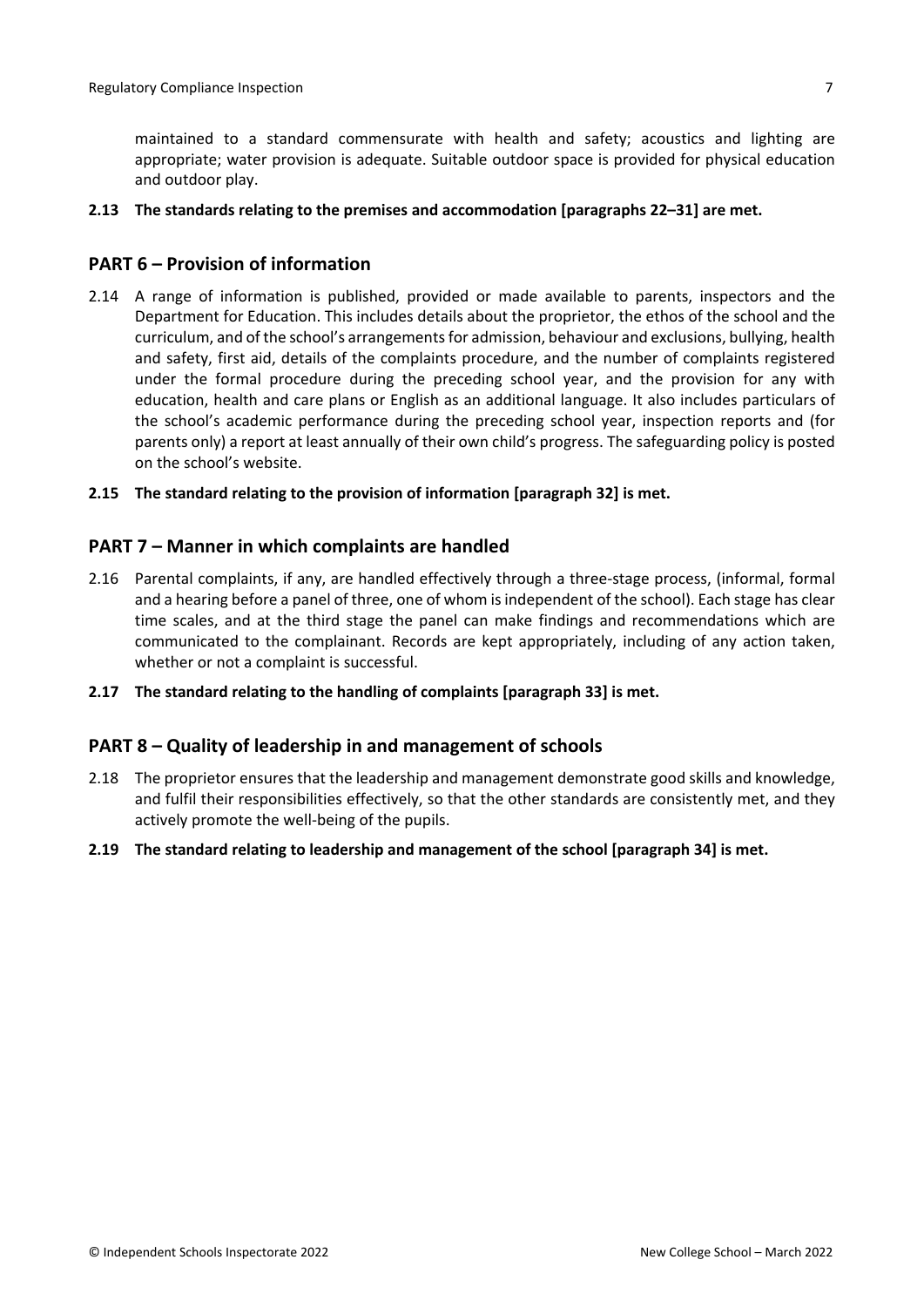## <span id="page-7-0"></span>**3. Educational Quality Inspection**

### <span id="page-7-1"></span>**Preface**

**The EDUCATIONAL QUALITY inspection reports on the quality of the school's work**. It focuses on the two key outcomes:

- The achievement of the pupils, including their academic development, and
- The personal development of the pupils.

### **The headline judgements apply one of the ISI descriptors 'excellent', 'good', 'sound' or 'unsatisfactory'.**

Where necessary, National Curriculum nomenclature is used to refer to year groups in the school.

## <span id="page-7-2"></span>**Key findings**

3.1 The quality of the pupils' academic and other achievements is excellent.

- Pupils' linguistic, scientific and creative skills are outstanding due to the school's focus on skills for everyday life.
- Pupils are outstanding communicators; they are highly articulate in speaking, reading and writing and are excellent listeners from a very young age.
- Pupils achieve extremely high levels of success in a range of extra-curricular activities; their achievements in art, music, performance and sports are exceptional.
- Pupils' attitudes towards their learning are excellent, in particular their willingness to persevere.
- 3.2 The quality of the pupils' personal development is excellent.
	- Pupils are highly confident decision-makers due to the encouragement and support they receive.
	- Pupils' collaborative skills are excellent throughout the school and their social development is strong.
	- Pupils demonstrate extremely high levels of spiritual awareness and a deep appreciation of the non-material aspects of life.
	- Pupils are reflective and self-assured, able to review and improve and they are well-prepared for the next stage of their education.
	- Pupils' appreciation of diversity and equality is excellent.

### <span id="page-7-3"></span>**Recommendation**

- 3.3 The school should make the following improvements:
	- Build on pupils' already strong engagement in middle school learning by providing more opportunities for pupils, especially the more able, to be enquiring and evaluative learners, particularly in mathematics.

### <span id="page-7-4"></span>**The quality of the pupils' academic and other achievements**

- 3.4 The quality of the pupils' academic and other achievements is excellent.
- 3.5 Pupils including those with SEND, EAL and the more able attain at levels, well above expectations for their ages, relative to their ability. The school does not take part in National Curriculum tests, but evidence from lesson observations, scrutiny of pupils' work and the school's own assessment data,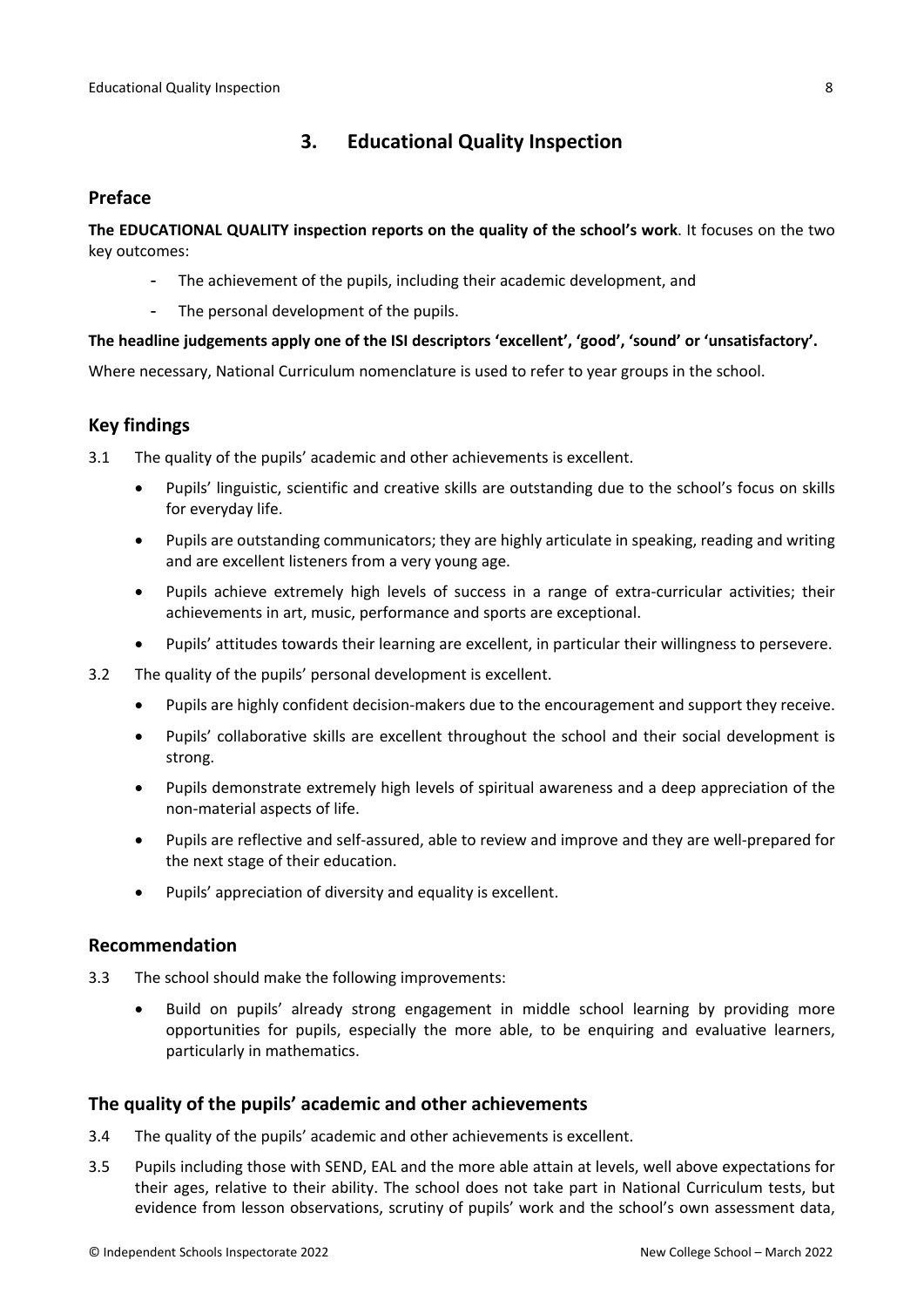show attainment to be well above average in relation to national age-related expectations. Responding to the pre-inspection questionnaire, the overwhelming majority of parents agreed that the school enables their children to make progress and that their individual needs are met effectively. Inspection evidence confirms this. Assessments in PSB demonstrate high-level attainment in response to a demanding curriculum. All pupils proceed to their chosen senior schools and each year a significant proportion gain scholarships and awards. These levels of attainment show that pupils make excellent progress from their starting points, successfully fulfilling the school's aims for them to be well-educated, intellectually curious and to develop a life-long enjoyment of learning. Pupils' learning is supported well, by a cohesive leadership and the quality of teaching they receive. Individual pupils achieve at high levels because planning builds on highly effective assessment and tracking systems, careful planning, and targeted support when required. In the EYFS, children make rapid progress, encouraged by sensitive teaching and a nurturing environment, so that all reach the expected levels of development for their age.

- 3.6 Pupils' knowledge, skill and understanding are extremely strong across the curriculum. In the EYFS, children develop secure foundations in literacy and numeracy, which are built upon as they progress through the school. In a lesson in the pre-prep, pupils read out their descriptive writing about the planet, which used highly expressive language. The pupils achieved high levels because they had selfassessed their work and created their own targets with the teacher, improving upon their original drafts. Pupils have exceptional skills in relating their work to everyday life, leading to very secure understanding. In the most successful examples, pupils could relate why they were learning a topic to the real-life context, such as in science and geography lessons in Year 7 and Year 8 where pupils demonstrated strong knowledge of renewable energy sources and reasons for limitations of fossil fuels. Here, pupils explored the relevance of sustainability, which allowed them to develop their own views. Responding to well-structured questioning and timely prompts, they demonstrated strong awareness of recycling and the pressing nature of sustainability. All pupils who responded to the questionnaire agree that their skills and knowledge improve in most lessons.
- 3.7 Pupils display outstanding communication skills, applying and extending them in all subjects, in class, chapel and discussions. They articulate their ideas assuredly, and apply their linguistic skills confidently in French, Latin and Greek. Pupils are confident to express their ideas because strong relationships between teachers and pupils create a purposeful, productive environment. Pupils speak with poise and confidence and listen with care and attention. In a lesson in Reception, children presented talks confidently on subjects such as the behaviour of ducks, using an interactive whiteboard and incorporating a question-and-answer session at the end. Both the 'presenter' and the questioners used interesting adjectives and well-developed levels of vocabulary. Pupils develop strong writing skills, taking pride in their work and using increasingly sophisticated language and content for a variety of purposes. In philosophical reflections, older pupils convey complex ideas successfully in their writing. For example, they were able to write about the injustices of institutionalised racism targeted at footballers of colour who face battles to be accepted by all of society. Pupils with SEND or EAL make rapid progress in communication skills, aided by teaching that is well-matched to their individual needs and develops their confidence. In interviews, older pupils spoke about their progress and achievement with maturity and clarity.
- 3.8 Pupils attain excellent levels of numeracy, producing a substantial quantity and quality of work astheir mathematical skills are developed in a thorough and systematic way. They successfully apply these skills to other areas. In a lesson in the pre-prep, pupils were able to explain the value of counting in fives, how this follows the pattern of the analogue clock and helps to tell the time. More able pupils responded well to suitable levels of challenge and questioning in teaching to progress from the concrete to the abstract. Year 6 pupils responded enthusiastically to appropriate challenge while completing advanced work on mechanical bearings, saying that they could manage but that it was not too easy, resulting in them taking pride in their work and achievement. Scrutiny of older pupils' mathematics work revealed successful responses to challenging topics covered in depth; workings were set out clearly, allowing corrections to be identified and dealt with. When pupils are fully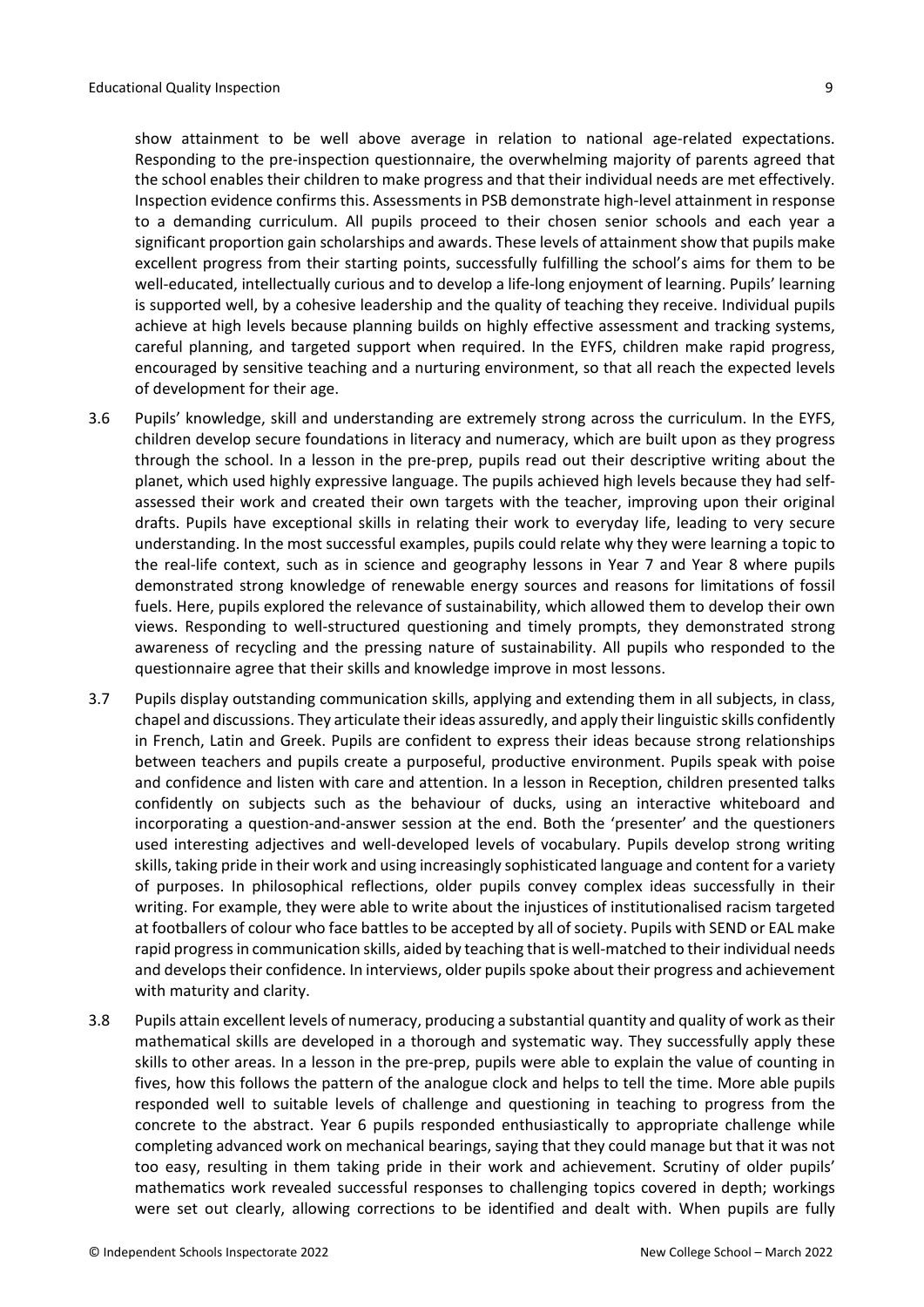engaged, challenged, and able to self-evaluate in these ways, their potential is maximised. In the middle school, a slower pace sometimes resulted in limited levels of challenge for the more able pupils to direct their own learning.

- 3.9 Pupils develop excellent information and communication technology (ICT) skills which support their progress. Pupils' excellent outcomes during periods of remote learning resulted from the school's rapid development of its learning platform. This strengthened further the support pupils gain from ICT provision, which is well resourced by senior leaders and governors. In their questionnaire comments, a number of parents were positive about the provision and support given by the school during periods of remote learning. Pupils throughout the school use devices highly effectively to research, analyse and present work. Pupils with SEND make excellent use of tablets or laptops to organise and manage their studies. They use their allocated tablets to create high-quality documents in a timely manner thus keeping pace with their peers, producing high-quality multi-media presentations. Their recognition of this success enables them to retain a sense of pride in their finished work. Pupils benefit from their technology skills in music, using music software to create complex compositions. They ably use presentation software to communicate their topic research.
- 3.10 Pupils develop excellent study skills and are intellectually curious learners. They respond reflectively with thought-provoking answers to teachers' challenging questions. Year 4 pupils wrote an extra chapter into a book they had read. They were able to analyse what had happened already and hypothesise what might happen next. Effectively encouraged and challenged, they worked with a partner, reading their stories to each other, evaluating their partner's work and finally giving one another appropriate targets. In a chess activity, pupils were able to evaluate the positions of the pieces in a modelled challenge, making astute observations about potential next moves. Pupils developed their analytical skills as the session progressed and they were able to consider two and three moves ahead. Pupils self-appraised their decisions and by the end of the session were making significantly improved moves and suggestions, displaying excellent logical thinking and ordering. In a discussion in a religious studies and philosophy (RSP) lesson, pupils in Year 8 articulated whether Confucianism is a religion or a philosophy with maturity and depth of thought. Pupils use 'notes to self' effectively, as reminders and targets for improvement. In interviews, they said that they value opportunities they are given to evaluate their work critically and reflect on the knowledge they have gained.
- 3.11 Pupils achieve outstanding success in a wide range of non-academic activities and are successful in many sports, and in the creative arts, with music being a particular strength of the school. Many pupils benefit from the highly musical environment, developing excellent skills for their ages. They regularly obtain merits or distinctions in instrumental examinations, with a significant number reaching the higher grades. Several pupils have played with national ensembles. Regular concerts give the pupils opportunities to perform a variety of instrumental and vocal pieces. The twenty-four choristers have an international reputation through their performance at the highest levels. Choristers worked with diligence and enjoyment to perfect a complex choral work by Bach sung in German. Pupils respond well to the school's ethos to support sport for everyone, encouraging all pupils to participate and develop skills in many sports. Pupils spoke proudly about their success as individuals or groups in a variety of sports in local and national competitions.
- 3.12 Pupils demonstrate exceptional attitudes to learning because the curriculum creates opportunities to develop initiative, independence and creativity, with success recognised and celebrated. Pupils aim to be the best they can be and know how important it isto study hard. They are curious, resilient learners who learn from mistakes, understanding that feedback enables them to improve. In Reception, children listened carefully to instructions regarding body position and ball control in physical education and persevered with great determination. More able pupils respond well to being stretched and challenged. In Year 5, all pupils could clearly understand the appropriate changes to verb endings for first, second and third person in Latin, while the more able progressed to translate whole sentences. Pupils worked individually, showing great application and perseverance. The culture of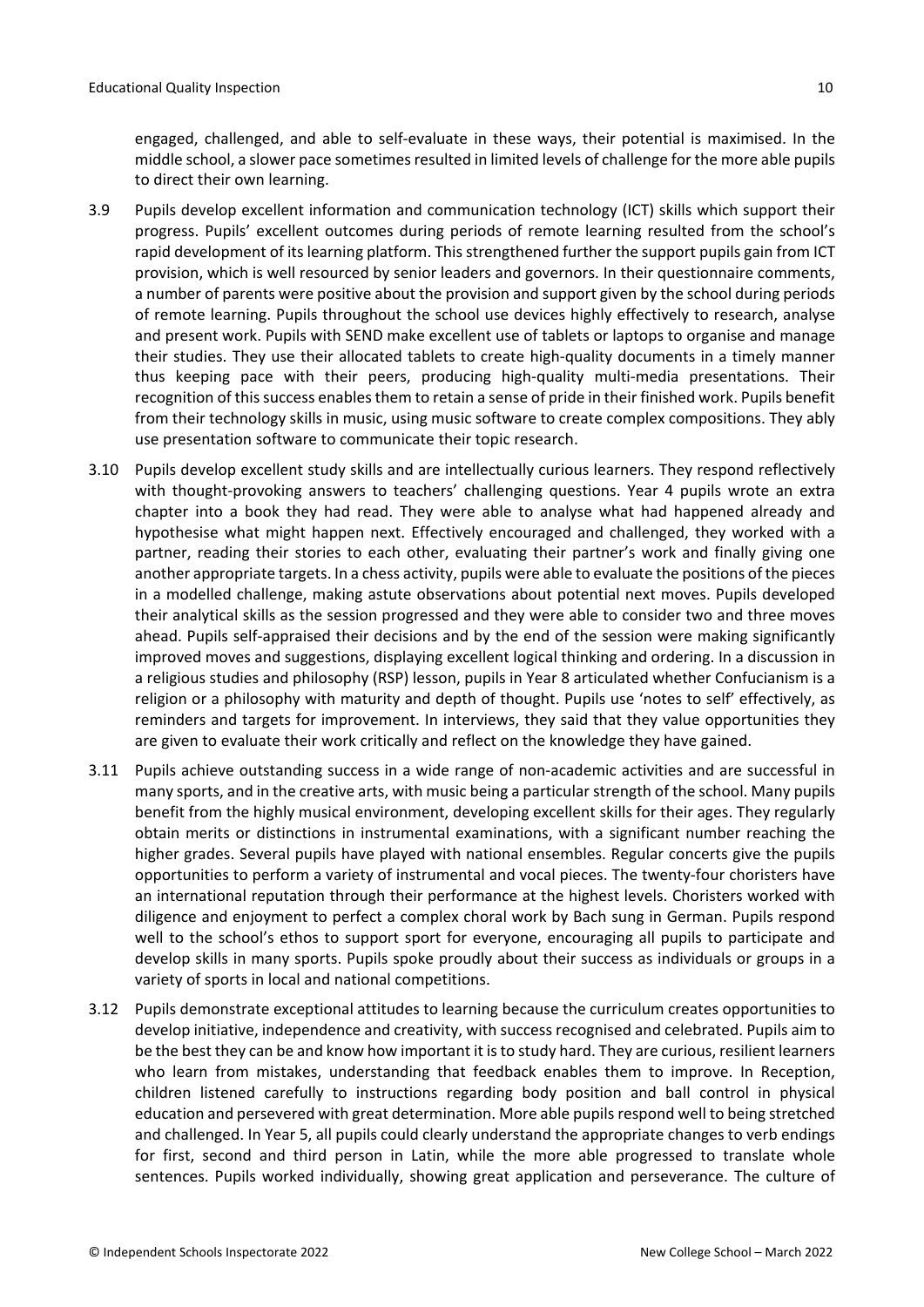mutual respect between teachers and pupils contribute to these very positive attitudes to learning in which pupils thrive on research work.

### <span id="page-10-0"></span>**The quality of the pupils' personal development**

- 3.13 The quality of the pupils' personal development is excellent.
- 3.14 Pupils' self-knowledge and self-esteem are outstanding. Pupils are intellectually curious, respectful, resilient young people who are self-confident, yet possessed of humility. They have excellent levels of perseverance and respond to challenges at all levels with commitment and enthusiasm. Reflection times and self-assessment of their work encourage pupils to be reflective, developing a strong understanding of themselves which stands them in good stead for the next stages of their education. In the EYFS, children show strong self-confidence in their activities and play because of the warm, encouraging interactions with their teachers. In a pre-prep poetry recital held during the inspection, pupils had retained and recalled a substantive poetry piece, which they performed using excellent intonation and expression and delivered their individual pieces with confidence, pride and good humour.
- 3.15 Older pupils are encouraged to debate their ideas and make a reasoned argument, stay calm and be a good listener. In interviews, pupils said that they value the advice given by teachers. Prep pupils say they are inspired by the teaching they receive and that they understand that there are always ways to improve a piece of work if you keep an open mind and listen to other people's ideas. Pupils are able to explain what they are successful at doing and what they need to work at to make progress. Scrutiny of pupils' work shows that pupils assess their own work effectively; they reflect and self-evaluate, using the success criteria given in tasks and supported by teachers' comments. The leadership of the school is highly effective in creating the space and the time for pupils to develop excellent personal skills and self-awareness.
- 3.16 Pupils are confident and able decision-makers, understanding the importance of this skill. In lessons they respond well to being given opportunities to choose how they will tackle a task. For instance, Year 6 pupils preparing a newsletter made decisions together about what would be included, and showed awareness that their decisions mattered in the production of a quality newsletter. In science, Year 7 pupils were challenged to make and justify decisions regarding sustainable development and did so effectively. Pupils are involved in key decision-making in the school, including the election of house and sports captains and, through the elected school council, choosing which charities to support. They feel they have a say and make a positive difference. In interviews, more able pupils were very positive about the opportunities they are given to make decisions about extension work. In Year 7 and Year 8, pupils choose research projects in which they can follow their individual interests, notably they write a thesis in Year 7 and deliver a talk and background presentation which are filmed in Year 8. This confidence-building, analytical exercise involves the pupils in making effective and discerning choices about their initial topics and subsequently what to include. Many pupils spoke in interviews about the opportunities to make decisions in music. They choose activities and can discuss with their music teachers which composers they would like to explore and when composing music themselves, choose their methods.
- 3.17 In discussions, and around the school, pupils showed excellent appreciation and respect for the beliefs and faiths of others, with the principles of kindness and tolerance underpinning all. Pupils benefit from opportunities during a rich schedule of assemblies and services for quiet personal reflection. They appreciate nature and beauty. In an assembly on 'memories', pupils in Year 5 shared their reflections of special moments in special places where they had appreciated the beauty of their surroundings. They spoke convincingly of how the experience, staying in their memory, had made them feel. They clearly demonstrated the confidence and maturity to share their deep feelings in the safe and supportive environment of their school community. In interviews, pupils said they feel that school visits to botanic gardens and local places of worship, have developed their appreciation of the non-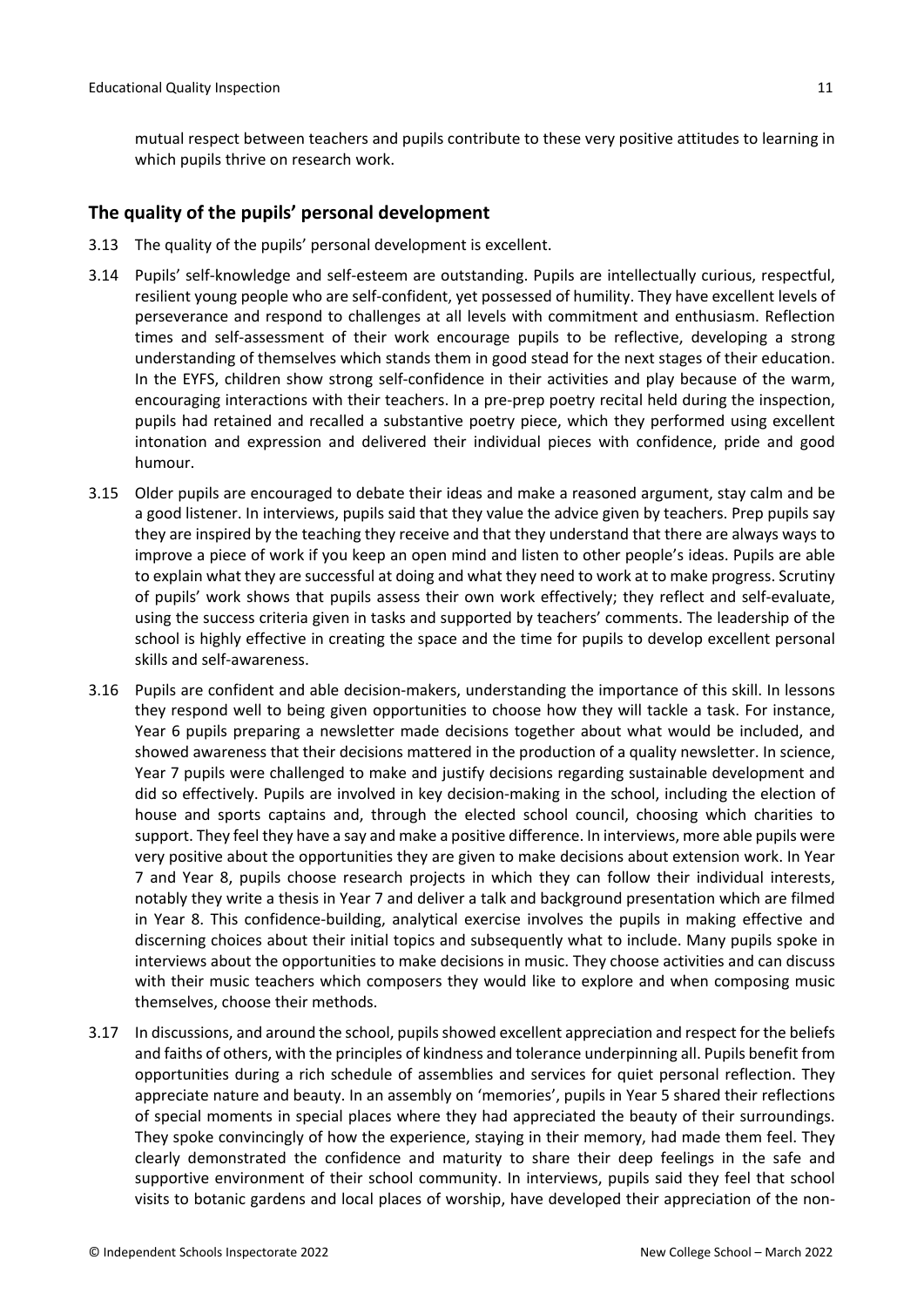material. Pupils spoke of the chapel as a 'historical and wondrous place, a place to reflect on the people who built it and their brilliant skills', and also referred to 'the people that will have sat in our seats'.

- 3.18 The pupils demonstrate strong moral development and are deeply respectful of each other. In a Year 8 English lesson, pupils demonstrated their ability to make moral judgements during a high-level discussion of Shakespeare's language being used to heighten the feud between Montagues and Capulets. They ably discussed the rights and wrongs of the situation. Pupils said in interviews that they regard members of staff and older pupils as role models in this respect and very much look up to and respect them. Pupils have a clear understanding of the school code of conduct and its values, which are regularly referenced and discussed in form times, well-being sessions and assemblies. This enables pupils to understand expectations and modify their behaviour accordingly. Evidence from interviews and observations around the school show that pupils are very aware of the expectations made of them by the school.
- 3.19 Pupils display outstanding collaboration skills and strong social development. They exhibit kindness and care for one another, seeing staff as role models in this respect. Pupils work with different groups and partners well in a wide range of activities where they have the opportunity to collaborate, including the school council, eco-committee and charity committee and sports fixtures. They fulfil clear roles and show great empathy. This starts in the EYFS where children learn the importance of sharing and helping their friends. In a cookery club, pupils showed excellent self-organisation and maturity in helping to organise all ingredients and baking equipment together, displaying excellent collaboration and mutual support. Pupils form highly effective relationships with each other and understand the value of respect. Pupils spoke of the house system as enhancing their sense of belonging and they value opportunities to work with older pupils on projects which involve teamwork, exchanging ideas and problem-solving, dividing up responsibilities, compromising, listening to and encouraging each other. Success in such opportunities is underpinned by the consistent high expectations and caring approach of the staff. In interviews pupils commented on the positive experience of performing virtual recitals during lockdown using an online meeting platform. This followed two months of practising on their own. They explained that although it was not like a usual concert, they felt 'together' and appreciated the benefit to their mental health and well-being.
- 3.20 Older pupils have responsibilities which they carry out effectively, setting a good example to others. All Year 8 pupils are given positions of responsibility and are highly effective as helpersin the pre-prep. Pupils participate with local schools in a variety of musical and performing events and enjoy meaningful partnerships with schools in Nepal, France and Stockholm. The charity committee choose the termly charity and pupils raise significant amounts for a variety of worthwhile causes. Pupils are respectful and articulate about their charities. In an informal conversation with pupils at break, pupils commented that charity week is as much to raise awareness of others' needs as to raise money.
- 3.21 Pupils have an excellent understanding of diversity and different cultures and traditions, through wellplanned personal, social, health education, religious, and relationship and sex education programmes. Pupils respect and value each other and commented that everyone feels part of everything. Language ambassadors, who liaise with the partner schools abroad, foster respect for other cultures, and string groups working with local maintained schools are excellent examples of pupils respecting diversity abroad and in the local area. Pupils are taught to be considerate of each other and of any differences. In interviews, pupils championed their respect for diversity, culture and the right to be an individual. All parents who responded to the questionnaire agreed that the school actively promotes values of democracy, respect and tolerance.
- 3.22 Pupils' understanding of how to stay safe is excellent. They make sensible food choices demonstrating their understanding of how to maintain a balanced lifestyle. Almost all pupils responding to the preinspection questionnaire thought that the school teaches them about safety and helps them to understand how to stay safe online. In the EYFS children were keen to show inspectors the healthy dinner plates they had created for a display. In interviews, pupils gave clear explanations of the steps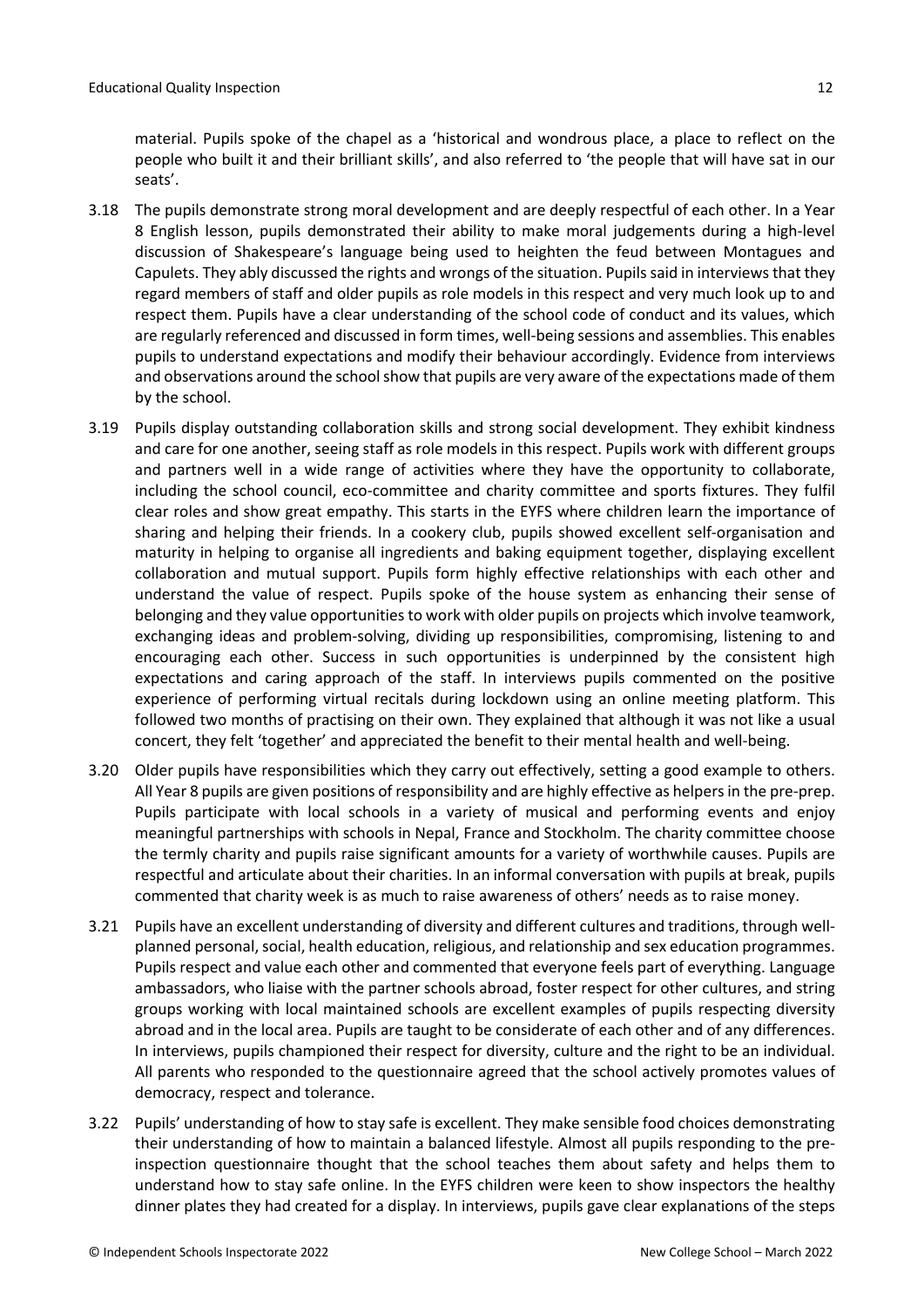they take to stay safe online, explaining how lessons and discussions about online safety had deepened their understanding significantly. Older pupils spoke about recognising that mental health was vital in ensuring their well-being and physical fitness. They commented on the positive impact of emotional resilience lessons which help them in their work and relationships. They feel very well informed and were adamant that all pupils feel safe and happy in the school.